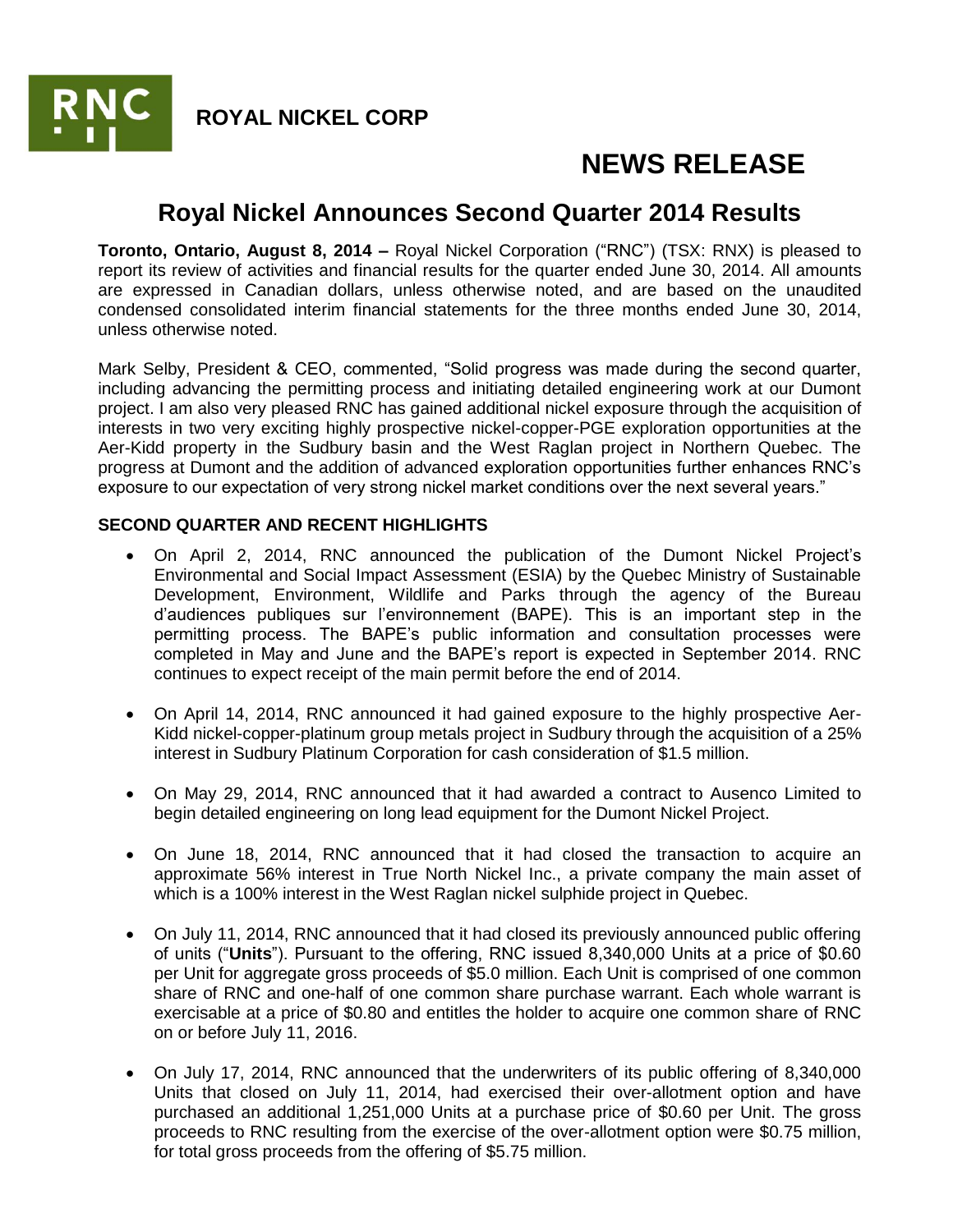- On July 29, 2014, RNC announced that the NI 43-101 compliant technical report for the West Raglan Project had been filed under RNC's profile on SEDAR at www.sedar.com.
- RNC incurred a net loss of \$3.0 million (\$0.03 per share) for the three months ended June 30, 2014, compared to a net loss of \$1.9 million (\$0.02 per share) for the same period in 2013.

#### **Targeted Future Milestones**

Royal Nickel has the following targeted key milestones to achieve the development of the Dumont Nickel Project:

- Completion of partnership and financing arrangements;
- Receipt of main permit during the second half of 2014;
- Estimated construction schedule of 22 months post successful permitting and securing financing;
- Assuming permits and financing in place by the end of 2014, project commissioning is targeted to begin in the second half of 2016 followed by production ramp-up.

#### **Financial Results**

For the three months ended June 30, 2014, RNC incurred a net loss of \$3.0 million (\$0.03 per share), compared to a net loss of \$1.9 million (\$0.02 per share) in the same period in 2013. The increased net loss is due primarily to higher general and administrative expenses of \$1.2 million offset partially by a lower deferred income tax expense of \$0.2 million. The increase in general and administrative expenses is due primarily to a higher non-cash share-based payments expense of \$1.1 million, which includes a higher vesting expense of \$0.8 million and a mark-to-market expense increase for outstanding cash-settled share-based grants under RNC's Share Incentive Plan of \$0.3 million. The higher vesting expense reflects the grant of approximately 4.4 million share purchase options in the quarter, 2.3 million of which vested immediately. The increase in the mark-to-market expense reflects an increase in RNC's share price from \$0.47 as at March 31, 2014, to \$0.63 as at June 30, 2014.

|                                     | June 30, 2014 | <b>December 31, 2013</b> |
|-------------------------------------|---------------|--------------------------|
| $\mid$ Cash position <sup>1</sup>   | 5.5           | 11.9                     |
| Working capital <sup>2</sup>        | 2.6           | 13.5                     |
| Tax credits receivable <sup>3</sup> | 0.7           | 3.5                      |
| Total assets                        | 80.5          | 74.8                     |
| Equity attributable to RNC          |               |                          |
| shareholders                        | 62.3          | 62.6                     |

**Highlights of RNC's financial position are as follows** (in millions of dollars)**:**

1 Includes Cash and Cash equivalents.

2 Working capital is a measure of current assets less current liabilities

3 Current portion of tax credits receivable is \$0.6 million (2013: \$3.3 million) and non-current portion is \$0.1 million (2013: \$0.2 million)